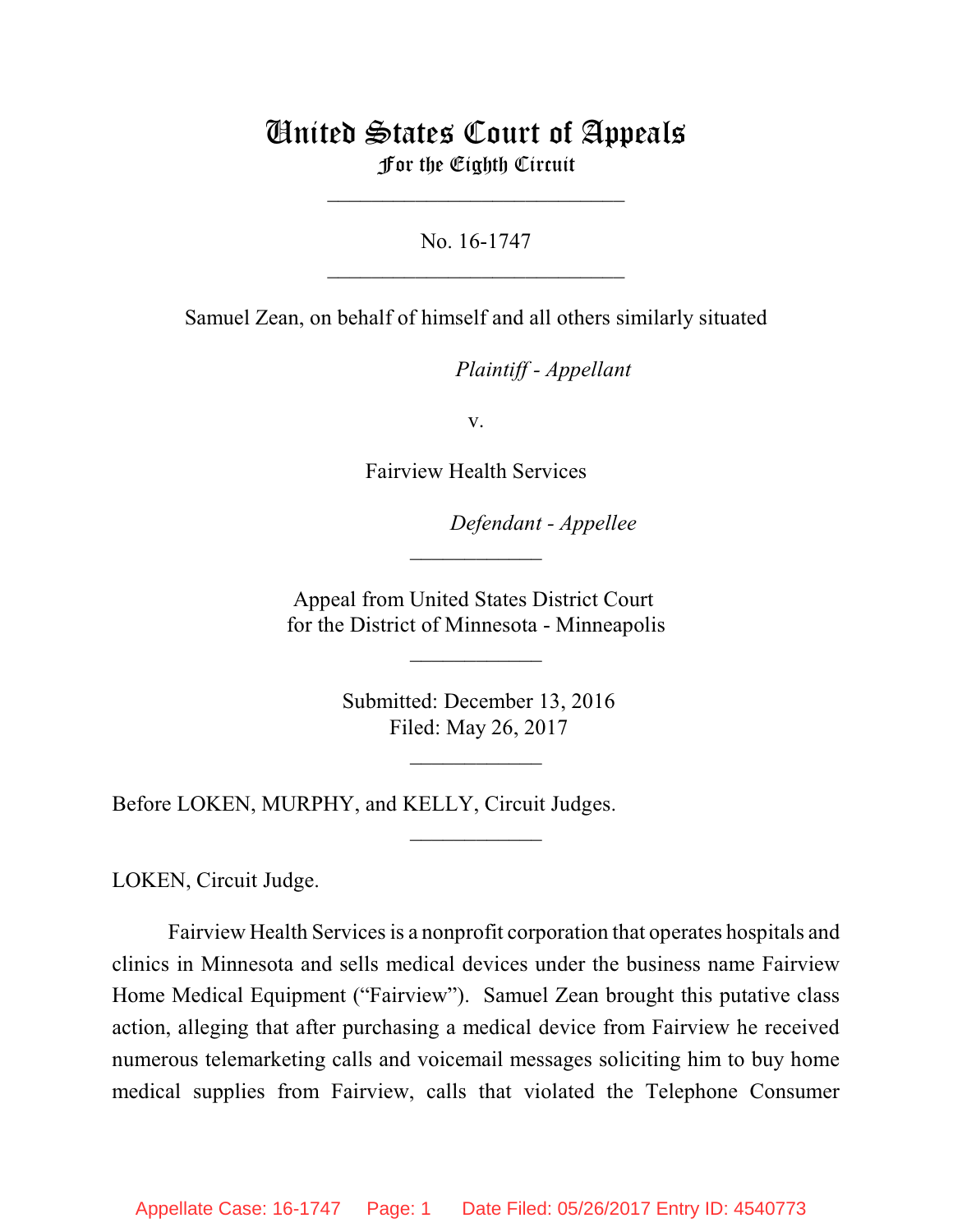Protection Act ("TCPA"), 47 U.S.C.  $\S$  227. The district court<sup>1</sup> granted Fairview's motion to dismiss, concluding that Zean had not stated a plausible claimthat Fairview made calls without the "prior express consent of the called party." Zean v. Fairview Health Servs., 149 F. Supp. 3d 1129 (D. Minn. 2016), quoting 47 U.S.C.  $\S 227(b)(1)(A)$ . Zean appeals, arguing the court erred in ruling that consent is an element of his TCPA claim, relying on documents that were not embraced by the complaint, and finding that the calls were within the scope of his consent. Reviewing the Rule 12(b)(6) dismissal *de novo*, we affirm. See Quintero Cmty. Ass'n v. F.D.I.C., 792 F.3d 1002, 1011 (8th Cir. 2015) (standard of review).

# **I.**

Recognizing that automated calls are often a nuisance and an invasion of privacy, Congress passed the TCPA to balance "individuals' privacy rights, public safety interests, and commercial freedoms of speech and trade." Mais v. Gulf Coast Collection Bureau, Inc., 768 F.3d 1110, 1117 (11th Cir. 2014) (quotations omitted). As relevant here, the statute prohibits any person from making "any call (other than a call made . . . with the prior express consent of the called party) using an automatic telephone dialing system or an artificial or prerecorded voice . . . to any telephone number assigned to a ... cellular telephone service." 47 U.S.C.  $\S 227(b)(1)(A)(iii)$ .

Congress gave the Federal Communications Commission ("FCC") detailed directions to "prescribe regulations to implement the requirements of this subsection" in § 227(b)(2), and enacted a private right of action "based on a violation of this subsection or the regulations prescribed under this subsection" in  $\S 227(b)(3)$ . The FCC regulations provide that a nonprofit organization such as Fairview may not "[i]nitiate . . . any telephone call that . . . constitutes telemarketing . . . to any [cellular

<sup>&</sup>lt;sup>1</sup>The Honorable Paul A. Magnuson, United States District Judge for the District of Minnesota.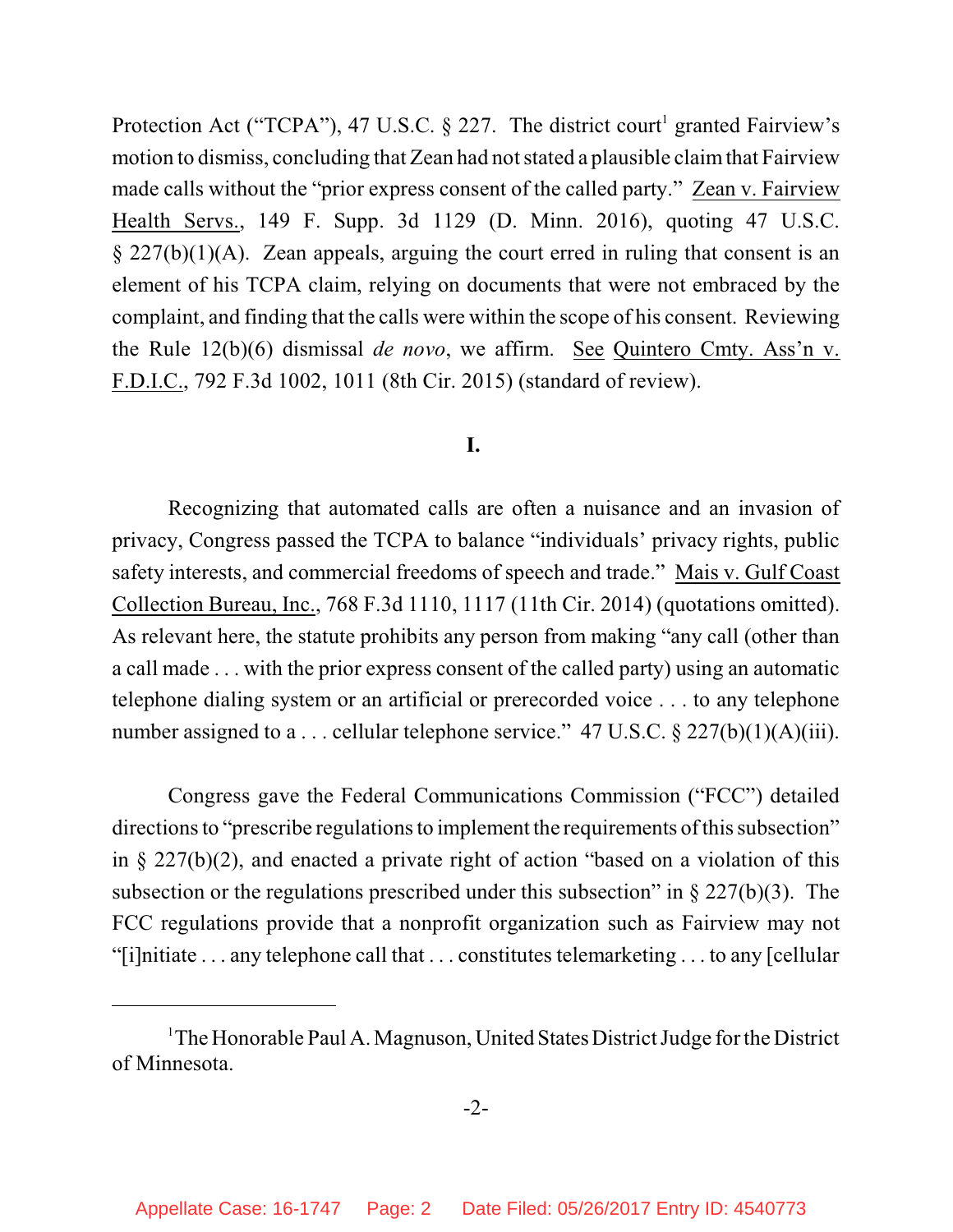telephone number] other than a call made with . . . the prior express consent of the called party." 47 C.F.R. § 64.1200(a)(2). Under the Hobbs Act, 28 U.S.C. § 2342 *et seq.*, federal courts lack jurisdiction over challenges to FCC orders and regulations "other than on appeals arising fromagency proceedings." Nack v. Walburg, 715 F.3d 680, 682 (8th Cir.), cert. denied, 134 S. Ct. 1539 (2013).

The FCC has issued a series of Rules and Regulationsimplementing the TCPA that are relevant to the issues on appeal. The 1992 Rules stated that "persons who knowingly release their phone numbers have in effect given their invitation or permission to be called at the number which they have given, absent instructions to the contrary." In the Matter of Rules and Regulations Implementing the Telephone Consumer Protection Act of 1991, 7 FCC Rcd. 8752, 8769 (Oct. 16, 1992). The 2008 Rules clarified "that autodialed and prerecorded message calls to wireless numbers that are provided by the called party to a creditor in connection with an existing debt are permissible calls made with the 'prior express consent' of the called party." In the Matter of Rules and Regulations Implementing the Telephone Consumer Protection Act of 1991, 23 FCC Rcd. 559, 568 (Jan. 4, 2008). However, "prior express consent is deemed to be granted only if the wireless number was provided by the consumer . . . during the transaction that resulted in the debt owed." Id. at 564-65. In addition, because "creditors are in the best position to have records . . . showing such consent," if a question arises as to whether express consent was provided, "the burden will be on the creditor to show it obtained the necessary prior express consent." Id. at 565.

The FCC's 2015 Rules applied the agency's 2008 interpretation to more than debt collection: "regardless of the means by which a caller obtains consent, under longstanding Commission precedent, if any question arises as to whether prior express consent was provided by a call recipient, the burden is on the caller to prove that it obtained the necessary prior express consent." In the Matter of Rules and RegulationsImplementing the Telephone Consumer Protection Act of 1991, 30 FCC Rcd. 7961, 7990 (July 10, 2015). The FCC also confirmed that "the scope of consent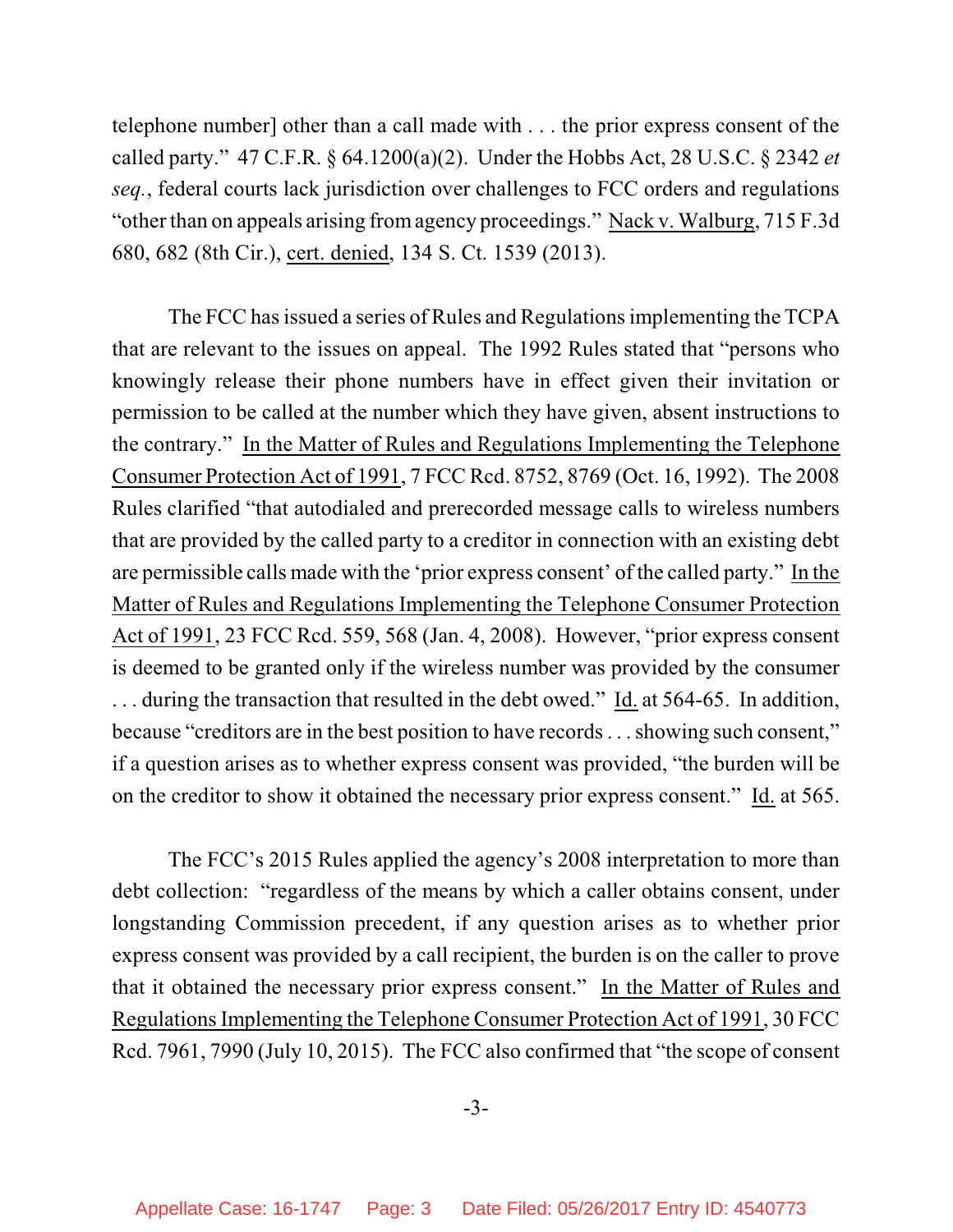must be determined upon the facts of each situation." Id. at 8028 (quotations omitted). "[N]either the Commission's rules nor its orders require any specific method by which a caller must obtain . . . prior express consent." Id. at 7990.

### **II.**

Zean's Class Action Complaint alleged that he purchased a medical device from Fairview in September 2014 that requires periodic purchases of replacement supplies. Zean began receiving on his cellular telephone automated telemarketing calls from Fairview referring to the device he had purchased and asking if he would like Fairview to send replacement supplies, including masks, headgear, filters, and tubing. When the calls went to Zean's voicemail, Fairview left a two-and-a-halfminute prerecorded message instructing Zean to press one to receive supplies, or press two if he did not wish to receive supplies. The Complaint alleged that Zean received approximately twenty-five calls between September 2014 and August 2015, when he filed the Complaint. He further alleged that he asked a Fairview employee to refrain from calling him with supply offers. "The employee agreed, and instructed Plaintiff to call . . . when he needed to order supplies." The Complaint did not date that conversation or allege that Fairview made any automated telemarketing calls after Zean asked Fairview to stop calling. Paragraph 40 alleged:

40. The telephone calls were made and the voicemail messages left through the use of an automated dialing service or an artificial or prerecorded voice and without the express written consent of[Zean] and the proposed Class members.

Fairview moved to dismiss the Complaint for failure to state a claim. In support, Fairview submitted employee Jill McCartney's declaration attaching two "Fairview business records relating to the Plaintiff, Samuel Zean." Exhibit A,

#### -4-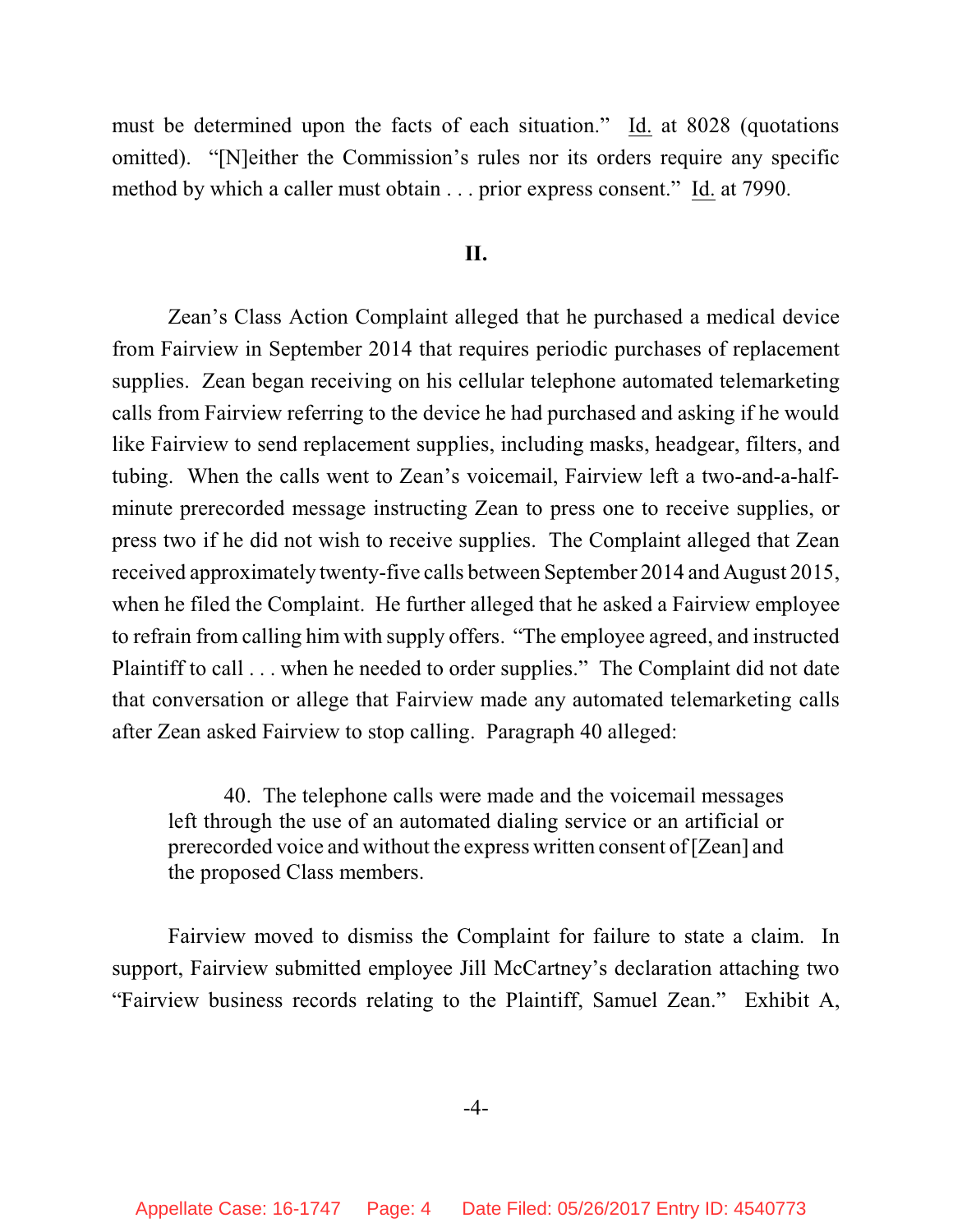identified as a "true and correct copy of a redacted Fairview business record executed by Plaintiff," includes the following unredacted text:

**Communication:** I understand Fairview may need to contact me in regard to my services and accounts. I give permission for Fairview and its approved agents to contact me by phone (including my cell phone). This may include the use of auto-dialers or pre-recorded messages.

Below this line and more redacted text are Zean's unredacted signature and the date, "8-29-14." Exhibit B, identified as a "true and correct copy of a redacted Fairview business record in which Plaintiff provided his cellular telephone number to Fairview," is a heavily redacted document that includes a heading, "Questionnaire," followed by unredacted text: "Name: Samuel G. Zean," and "cell phone . . . -1594." On page 6 appear Zean's unredacted signature and a date, "8/23/13."

At the hearing on Fairview's motion to dismiss, counsel for Zean argued:

Defendant has submitted the Affidavit of Jill McCartney and two exhibits, Exhibit A and Exhibit B, on which they ask the Court to rule as a matter of law that Plaintiff provided consent within the meaning of the TCPA. This is Exhibit A, and it is completely redacted. We do not know what it is. . . . [E]verything is redacted except what purports to be my client's signature and the date and this assertion . . . that he understands Fairview may need to contact himin regard to their services and accounts, and he gives permission to have themcontact him. Again, we do not know what this is. My client hasn't seen it, doesn't have a copy of it. I haven't seen it, and the Court hasn't seen it without redactions. So, it's obviously a very private document.

This is Exhibit B. . . . It is completely redacted except for the last page, which interestingly was signed a year earlier than Exhibit A. My client . . . purchased a medical device from Fairview in September of 2014. This was signed apparently in 2013.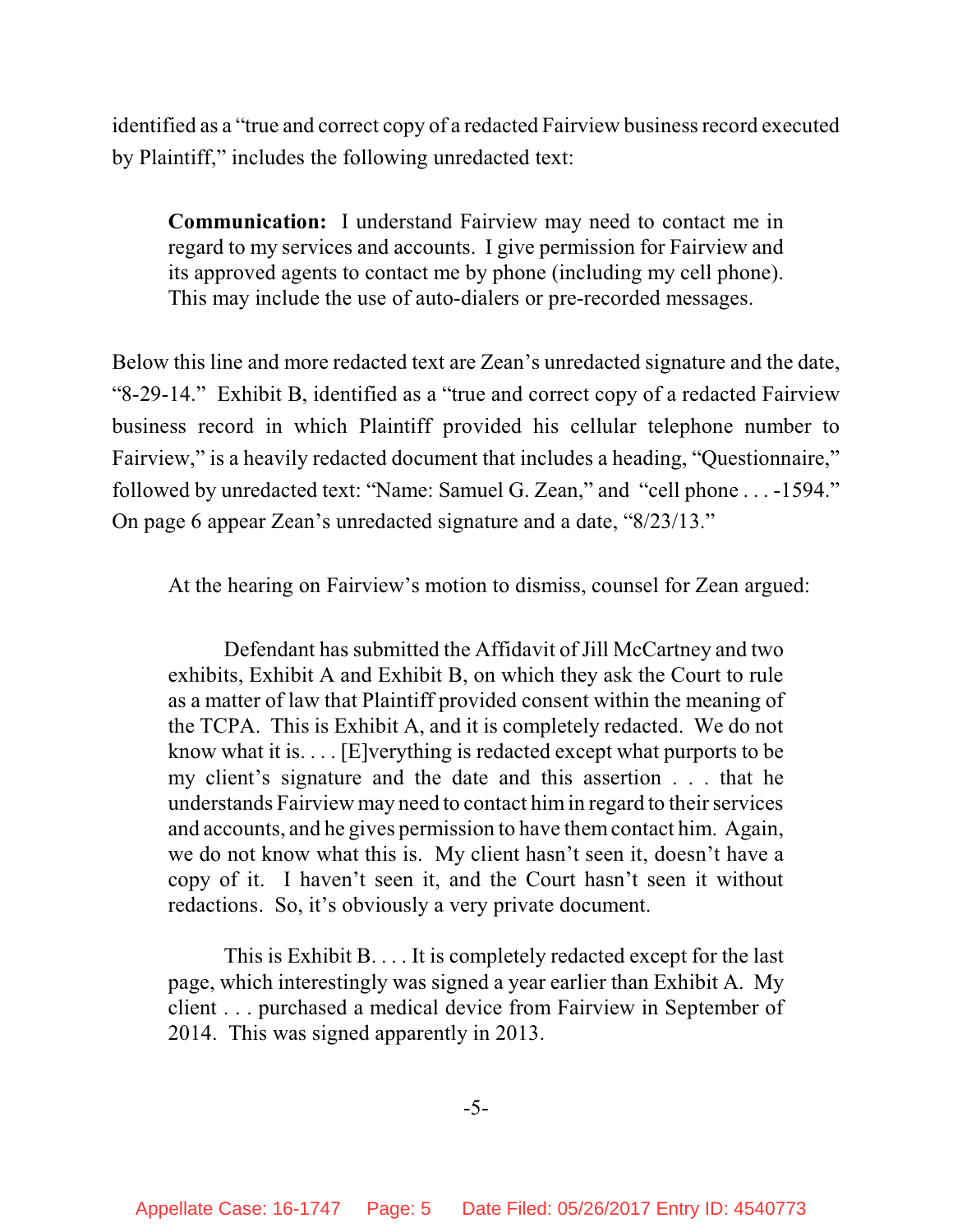The district court asked counsel for Fairview during rebuttal, "How in the blazes do you expect me to trust documents that are totally redacted?" Counsel replied, "I would love, actually, to be able to have the full documents before you . . . . [b]ut I think I've got a problem under [HIPAA], and I think I've got a bigger problem under the Minnesota Health Records Act.<sup>2</sup> . . . You actually have to have a written, signed consent and authorization to release records from a patient with protected health information." Counsel for Zean did not reply to this colloquy.

The district court granted Fairview's motion to dismiss, concluding that the plain language of 47 U.S.C. § 227(b)(1)(A) means that "lack of prior express consent is an element of a Zean's prima facie case under the TCPA," that Exhibits A and B are documents "embraced by the pleadings" that may be considered in deciding the motion to dismiss, and that Exhibits A and B establish that Zean gave Fairview prior express consent to make calls to his cell phone relating to the purchase of replacement supplies for the medical device he purchased from Fairview. Zean, 149 F. Supp. 3d at 1132-35.

# **III.**

"To survive a motion to dismiss, a complaint must contain sufficient factual matter, accepted as true, to state a claim to relief that is plausible on its face." Quintero, 792 F.3d at 1009, quoting Ashcroft v. Iqbal, 556 U.S. 662, 678 (2009). A claim is facially plausible if "the plaintiff pleads factual content that allows the court to draw the reasonable inference that the defendant is liable for the misconduct alleged." Iqbal, 556 U.S. at 678.

<sup>&</sup>lt;sup>2</sup>These were references to restrictions in the federal Health Insurance Portability and Accountability Act ("HIPAA") and in the Minnesota Health Records Act ("MHRA"), Minn. Stat. § 144.293, subd. 1, which controls if its restrictions are more stringent than HIPAA's. See 45 C.F.R. § 160.203(b).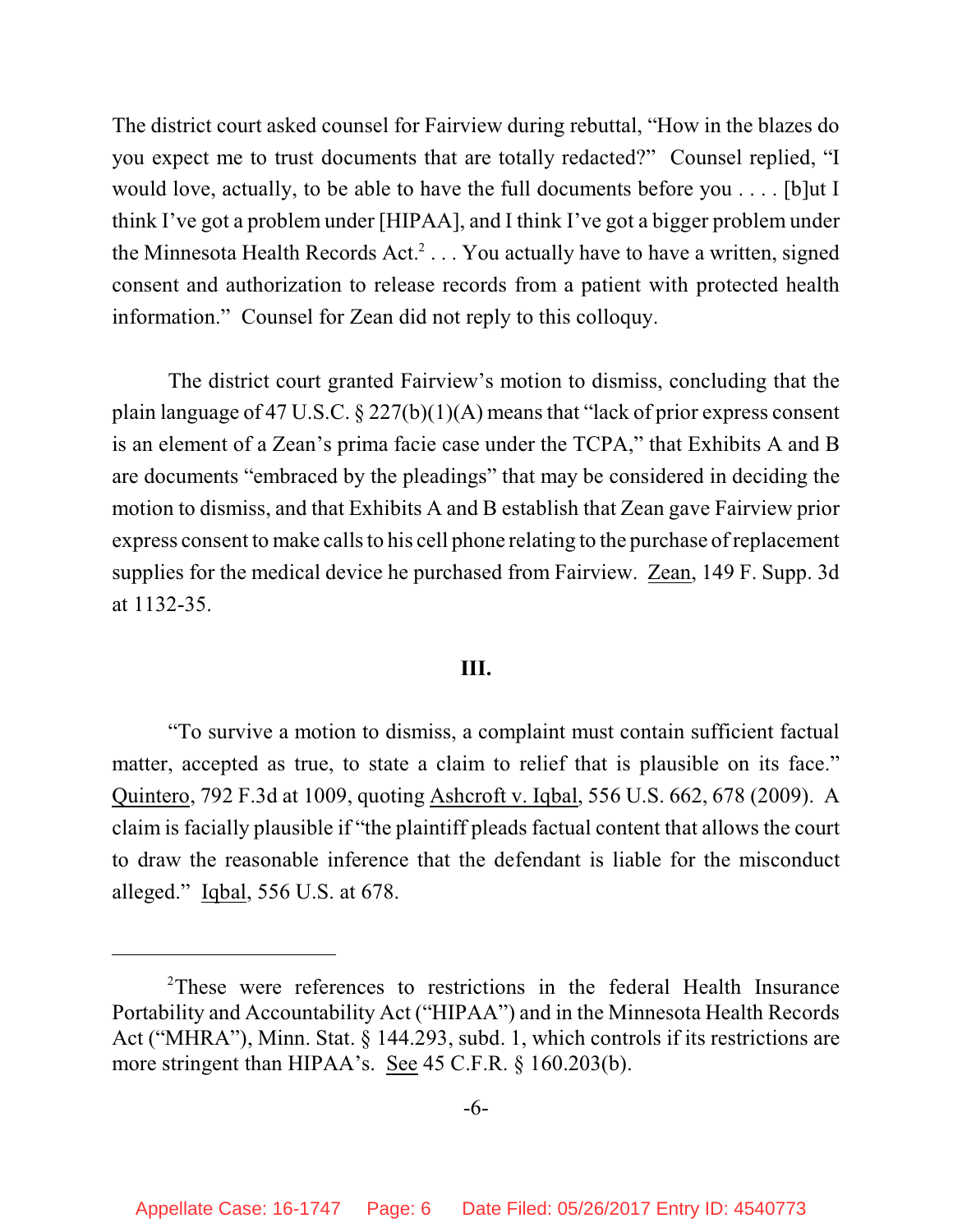**A.** On appeal, Zean first argues the district court erred in concluding, contrary to governing FCC rulings, that lack of "prior express consent" is an element of his prima facie TCPA case, rather than an affirmative defense that Fairview must plead and prove. This contention ignores the relevant inquiry. The TCPA statute provides that Fairview is not liable if it made the calls in question "with the prior express consent of the called party." Regardless of which party bears the ultimate burden of persuasion on the question of consent,<sup>3</sup> Zean's Class Action Complaint would not have stated a facially plausible claim for TCPA relief without an allegation that Fairview did not have his "prior express consent" to make the calls. Moreover, even if a TCPA complaint lacking a no-consent allegation could survive a Rule 12(b)(6) motion to dismiss, Zean's Complaint *in fact included that allegation*.

Thus, whether consent is an affirmative defense is irrelevant to the Rule 12(b)(6) inquiry under Iqbal. If an affirmative defense "is apparent on the face of the

<sup>&</sup>lt;sup>3</sup>The FCC rule is sensible, based on callers' superior access to records likely to show consent. See Schaffer v. Weast, 546 U.S. 49, 60 (2005) ("[T]he ordinary rule, based on considerations of fairness, does not place the burden upon a litigant of establishing facts peculiarly within the knowledge of his adversary."). Other circuits applying the FCC's rule have noted that consent is an "affirmative defense." See Van Patten v. Vertical Fitness Group, LLC, 847 F.3d 1037, 1044 (9th Cir. 2017); Murphy v. DCI Biologicals Orlando, LLC, 797 F.3d 1302, 1305 (11th Cir. 2015). But the FCC's 2015 Order did not use the term "affirmative defense" and did not address the "important distinction between [a defendant's] burden of going forward with evidence establishing a prima facie case for [a defense or exception], and [a plaintiff's] ultimate burden of persuasion." NLRB v. Seedorff Masonry, Inc., 812 F.3d 1158, 1168 (8th Cir. 2016). The "ordinary default rule [is] that plaintiffs bear the risk of failing to prove their claims." Schaffer, 546 U.S. at 56. In this case, we need not, and do not, decide whether the FCC's characterization of consent as the caller's burden should be construed as limited to the burden of going forward with evidence on the issue. Cf. Dir., Office of Workers' Comp. Programs, Dep't of Labor v. Greenwich Collieries, 512 U.S. 267, 272 (1994).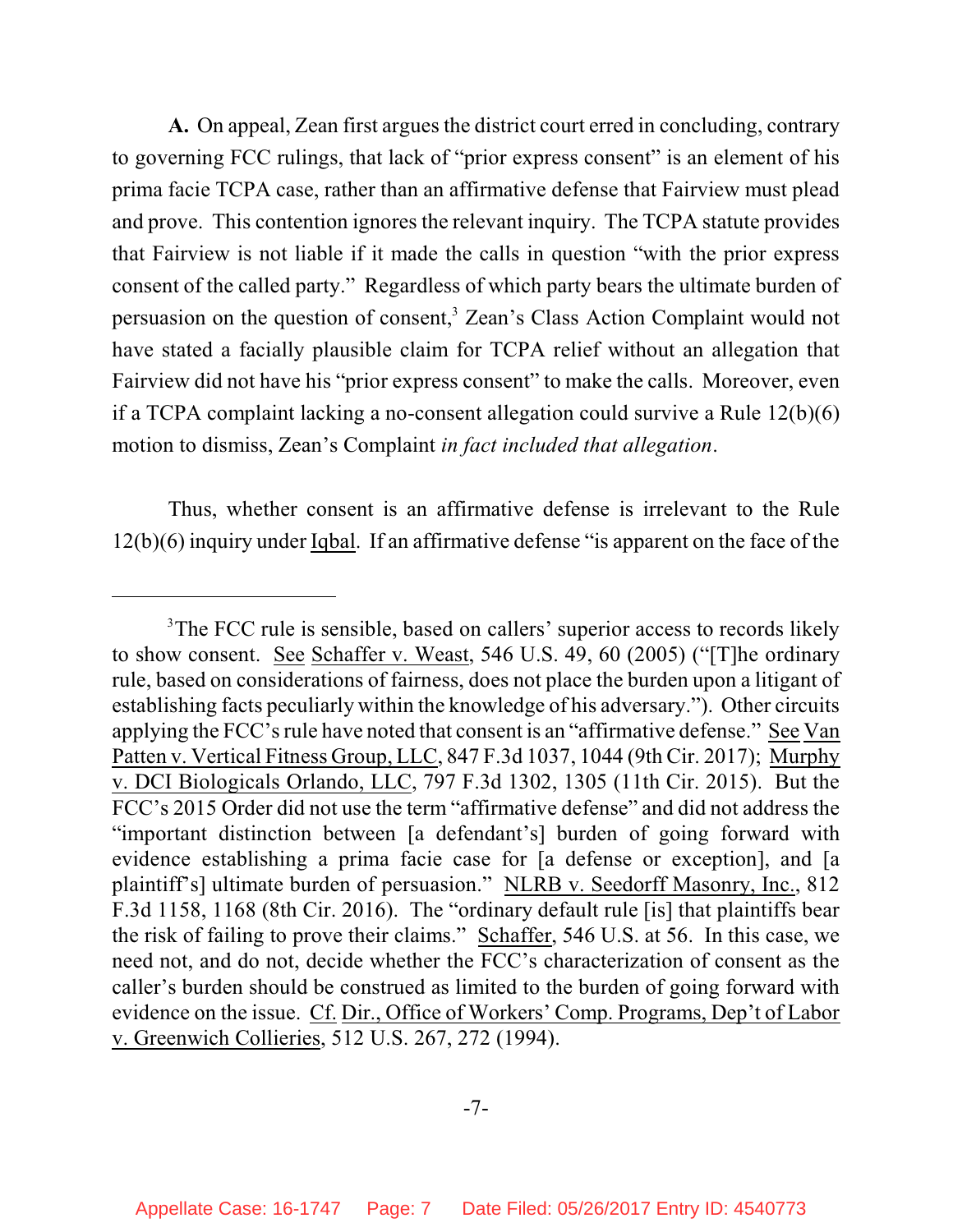complaint . . . [it] can provide the basis for dismissal under Rule 12(b)(6)." Noble Sys. Corp. v. Alorica Cent., LLC, 543 F.3d 978, 983 (8th Cir. 2008) (citation omitted); see Steinhoff v. Star Tribune Media Co., 2014 WL 1207804, at \*3 (D. Minn. Mar. 24, 2014) (dismissing TCPA claim on pleadings where prior express consent was apparent).

**B.** Zean next contends the district court erred in dismissing his Complaint because his prior express consent was not apparent from the face of the Complaint, and the district court erred in considering Exhibits A and B because they were not "embraced" by the Complaint. This is a recurring issue presented in a novel context. "Though 'matters outside the pleadings' may not be considered in deciding a Rule 12 motion to dismiss, documents necessarily embraced by the complaint are not matters outside the pleading." Enervations, Inc. v. Minn. Min. & Mfg. Co., 380 F.3d 1066, 1069 (8th Cir. 2004) (quotations omitted). If matters outside the pleadings "are presented to and not excluded by the court, the motion must be treated as one for summary judgment under Rule 56." Fed. R. Civ. P. 12(d).

In general, materials embraced by the complaint include "documents whose contents are alleged in a complaint and whose authenticity no party questions, but which are not physically attached to the pleadings." Ashanti v. City of Golden Valley, 666 F.3d 1148, 1151 (8th Cir. 2012) (quotation omitted). Stated more comprehensively:

While courts primarily consider the allegations in the complaint in determining whether to grant a Rule 12(b)(6) motion, courts additionally consider "matters incorporated by reference or integral to the claim, items subject to judicial notice, matters of public record, orders, items appearing in the record of the case, and exhibits attached to the complaint whose authenticity is unquestioned;" without converting the motion into one for summary judgment.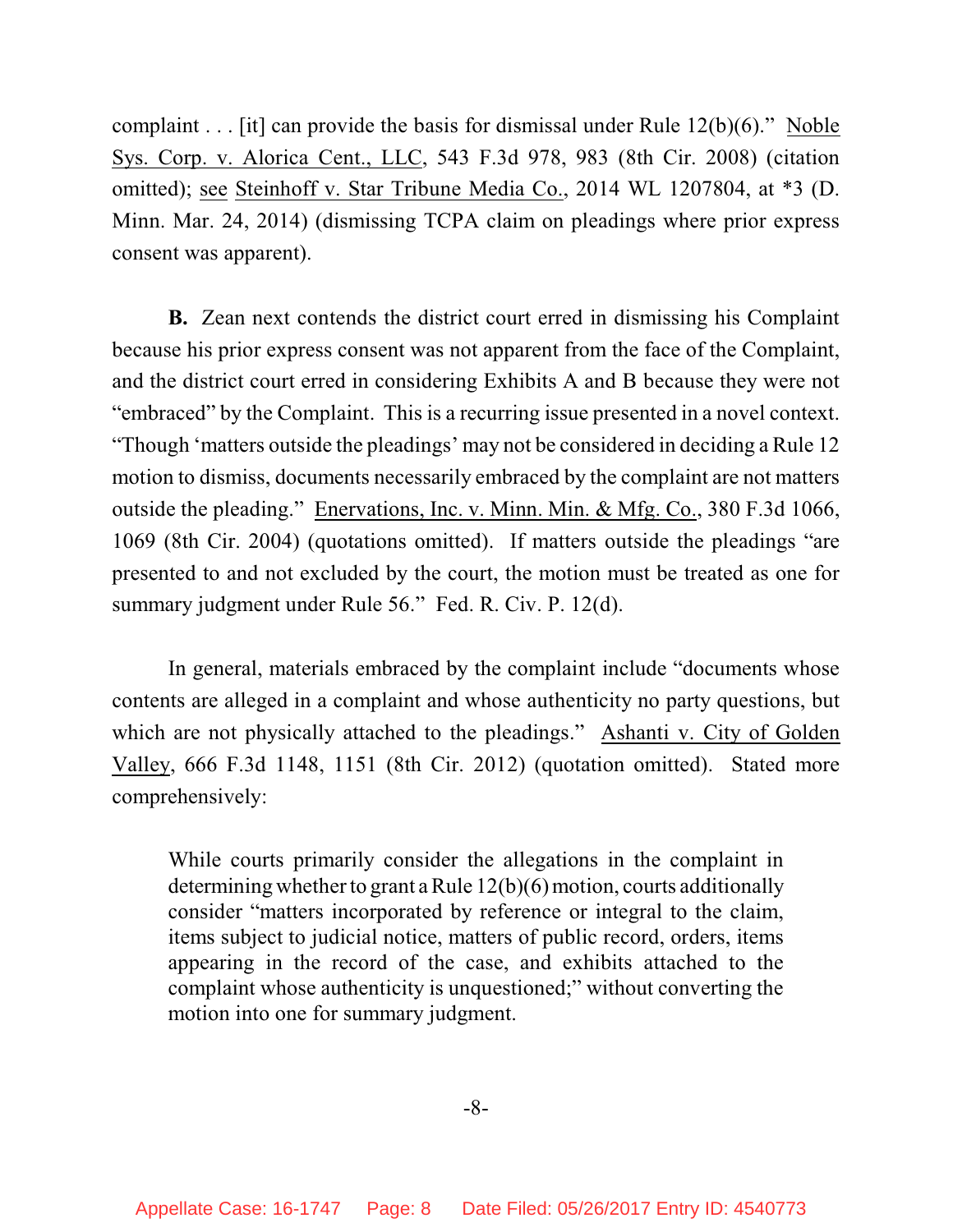Miller v. Redwood Toxicology Lab, Inc., 688 F.3d 928, 931 n.3 (8th Cir. 2012), quoting 5B Wright & Miller, Federal Practice & Procedure § 1357 (3d ed. 2004).

Zean argues that Exhibits A and B were not embraced by his Complaint because they contradict the no-consent allegation in Paragraph 40. It is generally true that the district court must convert a Rule 12(b)(6) motion into one for summary judgment if it considers evidence "in opposition to the pleading." BJC Health Sys. v. Columbia Cas. Co., 348 F.3d 685, 688 (8th Cir. 2003). But the issue is not so simple in this case. "In a case involving a contract, the court may examine the contract documents in deciding a motion to dismiss." Stahl v. U.S. Dep't of Agric., 327 F.3d 697, 700 (8th Cir. 2003). This is true even if contract documents not attached to the complaint refute a breach-of-contract claim, or a claim that defendant breached a statutory or common law duty. See Gorog v. Best Buy Co., 760 F.3d 787, 793 (8th Cir. 2014); Dittmer Props., L.P. v. F.D.I.C., 708 F.3d 1011, 1021 (8th Cir. 2013); Enervations, 380 F.3d at 1069; Steinhoff, 2014 WL 1207804, at \*2 (order form providing plaintiff's cellular number "embraced by" TCPA pleadings).

Here, the Complaint alleged breach of a statutory TCPA duty arising out of a contractual relationship, Zean's purchase of a medical device from Fairview. The Complaint alleged in conclusory fashion that Zean did not give Fairview express consent to make the calls. Exhibits A and B purport to be documents reflecting the contractual relationship that refute this conclusory allegation. Courts "are not bound to accept as true a legal conclusion couched as a factual allegation." Iqbal, 556 U.S. at 678 (quotation omitted). In these circumstances we agree with the district court that "the exhibits at issue are embraced by the pleadings and will be considered by the Court." Zean, 149 F. Supp. 3d at 1134.

**C.** Zean further argues that the district court erred in considering the heavily redacted Exhibits A and B because he challenged their authenticity. We do not doubt that a genuine dispute as to the authenticity of a document claimed to be embraced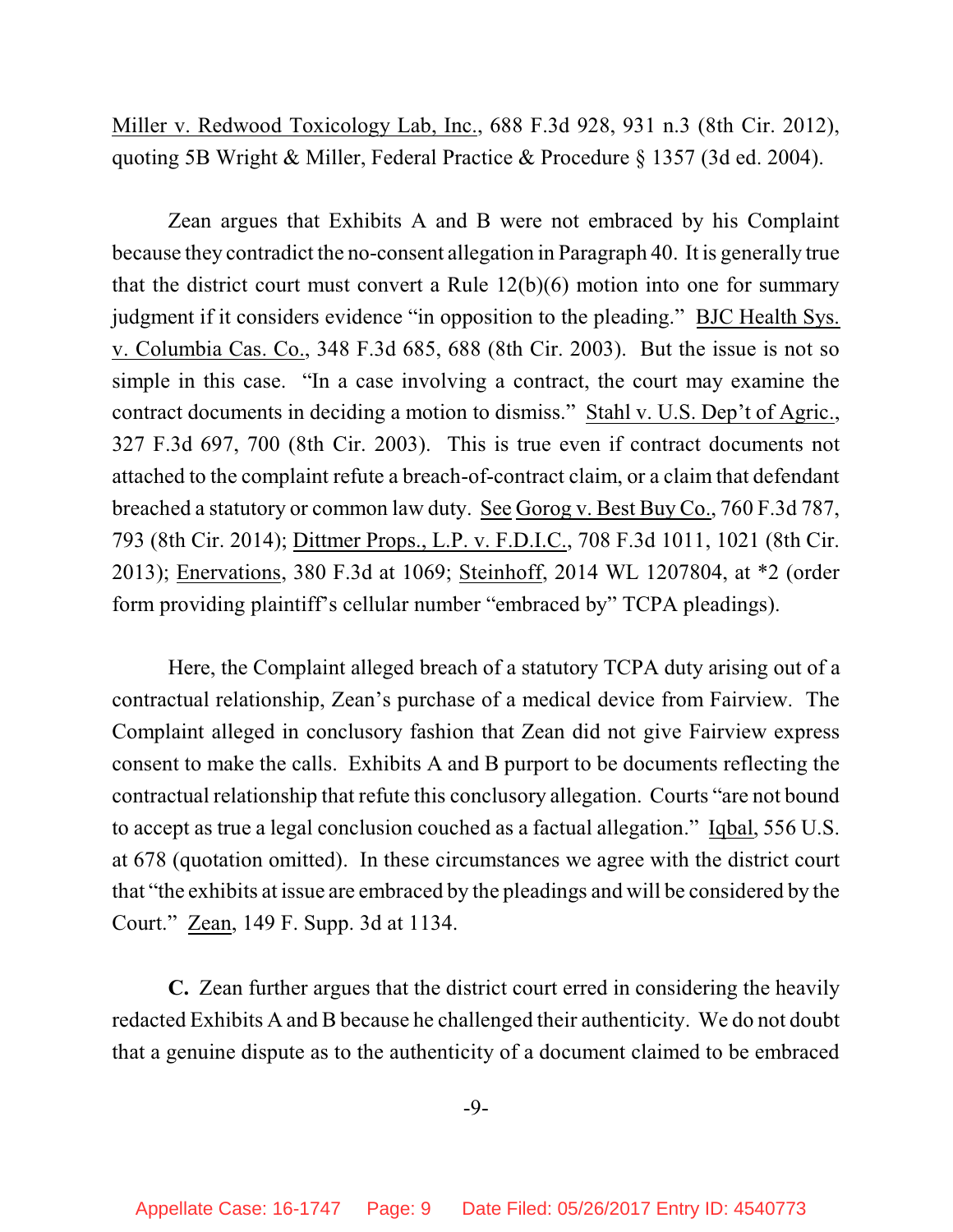by the pleadings may require conversion of a motion to dismiss into one for summary judgment. But in this case, authenticity is a bogus issue.

Fairview submitted Exhibits A and B with its motion to dismiss. In response, Zean argued that the motion was based on matters outside the pleadings and that, "on its face, the purported written consent" did not extend "to prerecorded, telemarketing voicemails." At the hearing, counsel for Zean referred to the apparent consent reflected in Exhibit A and complained, "we do not know what this is." Though Zean objected to the district court considering these exhibits, at no time did Zean argue that the documents were not properly authenticated in accordance with Rule 901 of the Federal Rules of Evidence. Thus, the district court did not commit plain error in concluding that Exhibits A and B were properly authenticated documents reflecting an aspect of the parties' contractual relationship. See Woods v. Wells Fargo Bank, 733 F.3d 349, 356 (1st Cir. 2013); Davis v. HSBC Bank Nev., 691 F.3d 1152, 1160- 61 (9th Cir. 2012); Kling v. Fidelity Mgmt. Trust Co., 270 F. Supp. 2d 121, 127-28 (D. Mass. 2003).

In response to Zean's objection,Counsel for Fairview explained that disclosure of the unredacted document without Zean's consent risked violating HIPAA and the more stringent MHRA. Zean did not respond further at the hearing. And at no time before the district court ruled did Zean (i) give consent to disclose the unredacted documents, (ii) affirm or deny that he signed Exhibit A and Exhibit B and they are or are not part of his contractual relationship with one or more Fairview entities, or (iii) ask the court to convert the motion to dismiss into one for summary judgment and permit limited discovery on the issues of prior express consent, the scope of any prior consent given, and the authenticity of Exhibits A and B. The reason for this tactical decision is not hard to infer, because opening up these fact-intensive issues would likely preclude class certification or establish that Zean was not a member of the putative class. Given the contractual relationship alleged in the Complaint, the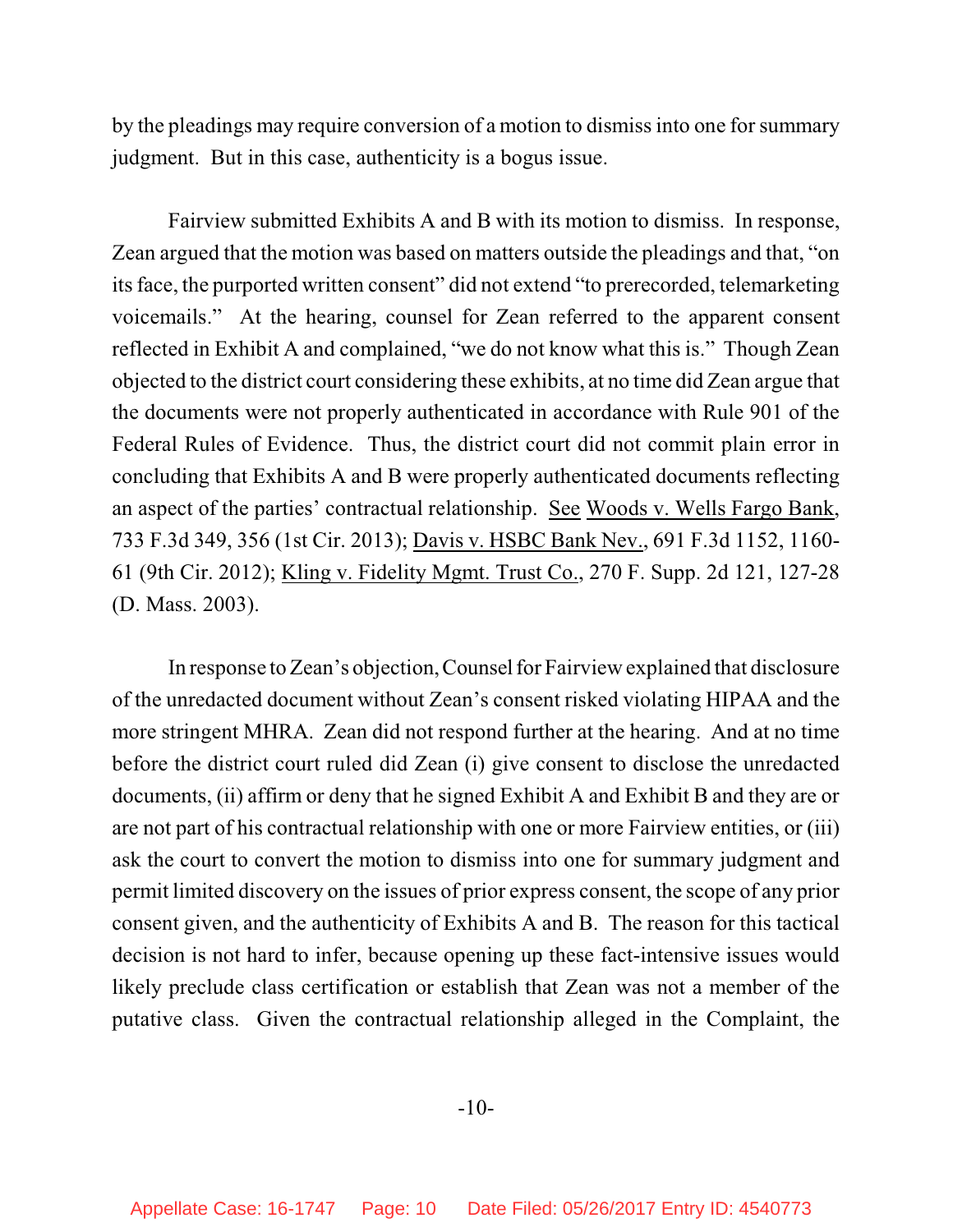district court did not err in considering the documents as reflecting Zean's prepurchase consent.

**D.** Zean next argues the district court erred in finding that Fairview's telemarketing calls were within the scope of the consent established by Exhibit A to call the cell phone number appearing on Exhibit B. Pointing to the first sentence, "I understand Fairview may need to contact me," Zean argues Fairview has not shown a need to contact. The district court noted that the FCC's 2015 Rule provided "that the call must be closely related to the purpose for which the telephone number was originally provided." 30 FCC Rcd. at 8029 n.474. Here, the court concluded, Zean expressly consented to Fairview calling his cell phone number in regard to services and accounts. "Although Fairview may have been trying to ensure that it, rather than another supplier, procured Zean's business, the calls also served as a reminder and a means for Zean to purchase new supplies for his medical equipment." 149 F. Supp. 3d at 1134-35. We agree. Looking to the Complaint and Exhibits A and B, which are contractual documents embraced by the Complaint, it is apparent that Zean gave his prior express consent for the calls at issue. Accordingly, the Complaint failed to state a claim. "[W]hether a complaint states a plausible claim for relief . . . [is] a context-specific task that requires the reviewing court to draw on its judicial experience and common sense." Iqbal, 556 U.S. at 679.

The judgment of the district court is affirmed.

KELLY, Circuit Judge, dissenting.

I respectfully dissent because I disagree with the court's conclusion in Part III.C that the authenticity of the documents (Exhibits A and B) is not a viable issue in genuine dispute. Fairview attached to its motion to dismiss a declaration from a Fairview employee, along with two exhibits that Fairview characterizes as business documents. Exhibit A consists of two pages. The first page is entirely redacted; it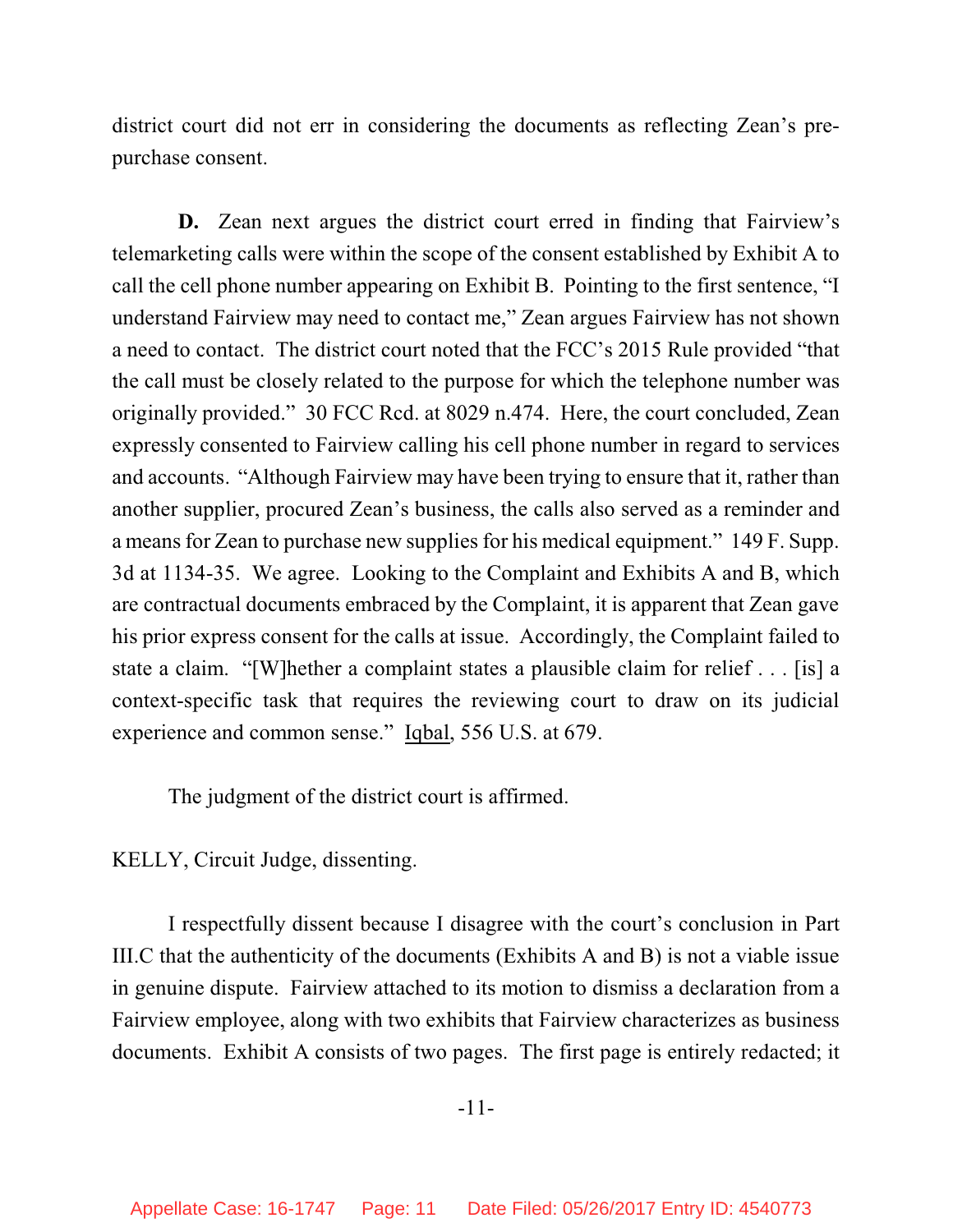contains no visible text aside from the designation "Page 1 of 2" in the bottom righthand corner. The second page is entirely redacted with these exceptions: a single paragraph labeled "Communication," which includes language regarding apparent consent; a signature purportedly belonging to Zean; and a date, August 29, 2014. Exhibit A does not contain Zean's phone number or contact information.

The second document, Exhibit B, contains even less. Of Exhibit B's six pages, four are entirely redacted—meaning that all of the text on each of these four pages, save a page number, is covered by a large black box. As to the remaining two pages, the first is redacted such that only the word "Questionnaire," the handwritten printed name Samuel G. Zean, and the last four digits of a cell phone number remain. The second page contains only a signature that Fairview alleges belongs to Zean and a date, August 23, 2013. Notably, Exhibit B—the only document containing a phone number—is dated a full year before the purchase giving rise to the calls in this case allegedly occurred. Neither Exhibit B nor the attached affidavit explains how Exhibit B relates to Zean's transaction with Fairview one year later or how Exhibit B relates to Exhibit A.

In deciding a motion to dismiss, a court may consider documents necessarily embraced by the pleadings, including "documents whose contents are alleged in a complaint and whose authenticity no party questions, but which are not physically attached to the pleadings." Ashanti, 666 F.3d at 1151 (internal quotation omitted). Assuming a contract between Fairview and Zean regarding his 2014 purchase is necessarily embraced by the pleadings, the court has no evidence aside from Fairview's affidavit that these heavily redacted exhibits are that contract. See Court v. Hall Cty., 725 F.2d 1170, 1172 (8th Cir. 1984) (defendant's affidavit constitutes matter outside the pleading that must be excluded in ruling on a Rule  $12(b)(6)$ motion). And, the authenticity of the exhibits is disputed. Zean objected to the court's consideration of the exhibits in deciding the motion to dismiss in both his written opposition and at oral argument.